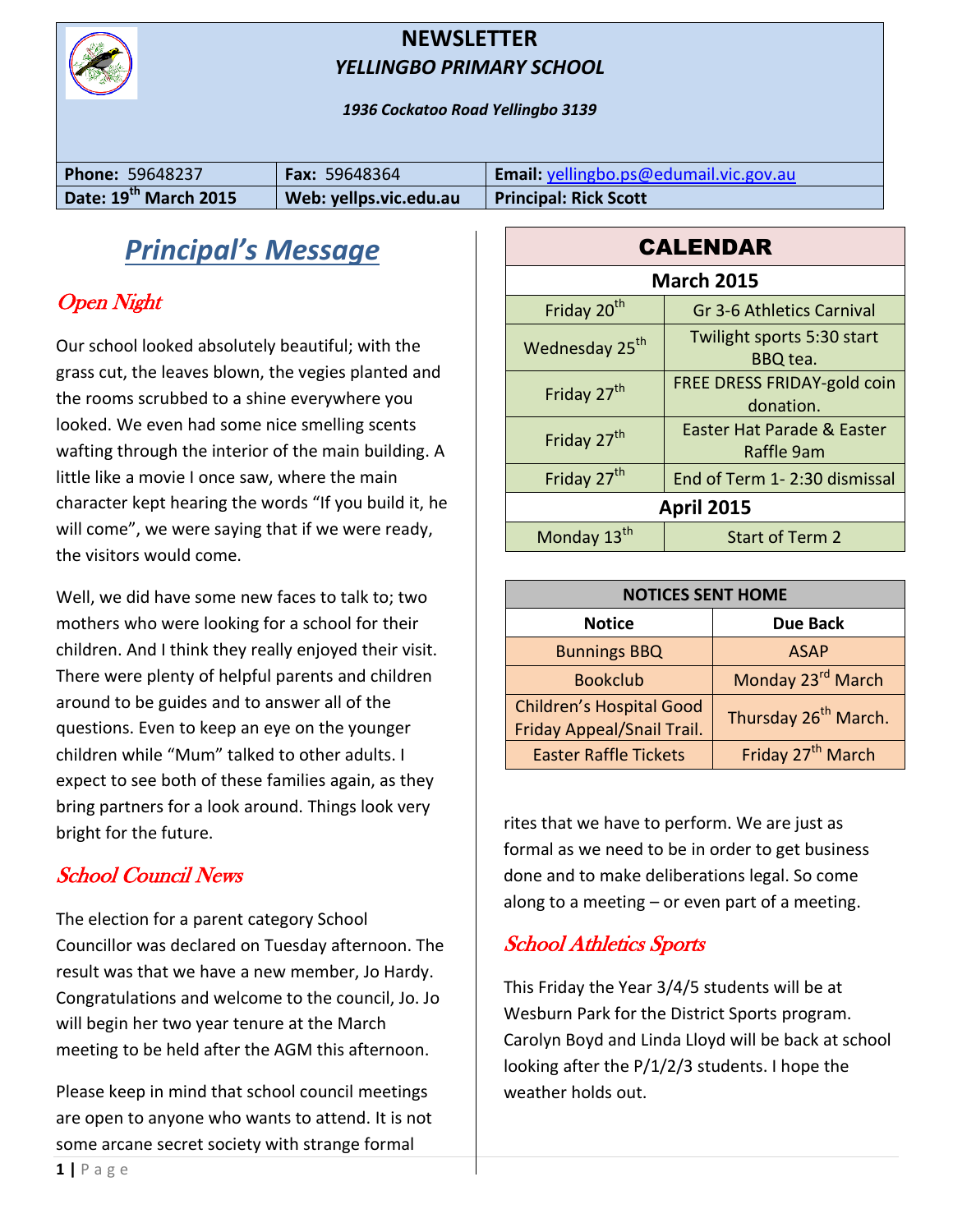### Twilight Sports

Speaking of the weather, we are holding our Twilight Sports next Wednesday evening starting at 5:30. We are having a community BBQ, so bring your deck chair, have a snag and enjoy watching your children in action. You may also be able to participate in a couple of adult events we have planned.

### Easter Hat Parade/Snail Trail/Free Dress Day/Easter Raffle Draw

These are all on the one day – Friday next week, which also happens to be the last day of Term 1. See the ad in this newsletter for details of categories for the Easter Hats – they are not quite the same as last year's.

Raffle tickets are due back on Friday before the draw. I also hope you have been collecting your small change for the Royal Children's Hospital. And remember, to come in free dress you will need a gold coin donation. It's all in a good cause.

### TIQBIZ

If you have a smart phone, a computer or a table, you can use this app to hear newsfeeds from me, see calendar events and even write an absence not for your child (Just ask Jess Fitzgerald how to do it).

Have a good week,

Rick

## **Free Dress Friday**

On our last day of term we are having a free dress day. A gold coin donation is requested for the children to come in free dress. All money raised will be going to the Royal Children's Hospital Good Friday appeal.

### *Notices on our Noticeboard Outside the Office*

MS Inspire newsletter - Yarra Ranges Council School holiday programs -Paddlepower Holiday program. -Leadbeaters Possum Awareness Week. -Earth Hour. -Upper Yarra Secondary College Newsletter. -Crank Up 2015.

## RS OF THE WEEK  $\, \boldsymbol{\lambda} \,$



| Tayah, James,    | For coping so well with the Year                                                                                                      |
|------------------|---------------------------------------------------------------------------------------------------------------------------------------|
| Luke H, Justin & | 5s & 6s being away on camp.                                                                                                           |
| Ben              |                                                                                                                                       |
| Tyler & Ryan     | For focussing in class. Tyler<br>putting in lots of effort into<br>reading strategies and writing.<br>Ryan for putting lots of effort |
|                  |                                                                                                                                       |
|                  |                                                                                                                                       |
|                  |                                                                                                                                       |
|                  | into multilit.                                                                                                                        |

## **Trivia Donations.**

We still need help gathering donations for our Trivia night to be held next term. If you are able to donate your time please see Rick, he has a list of businesses you could approach and he can also supply you with an official school letter to give them.